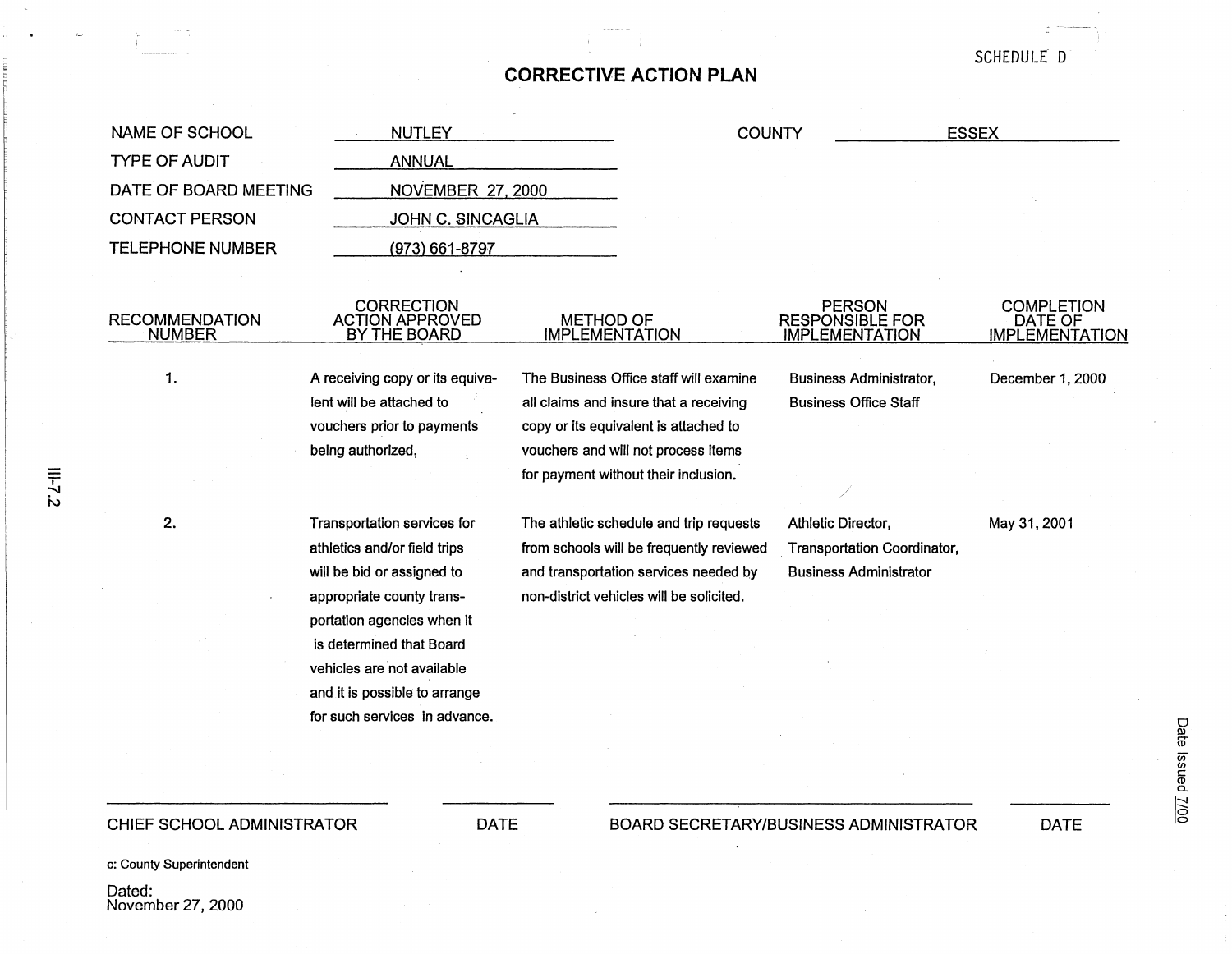## **CORRECTIVE ACTION PLAN**

| NAME OF SCHOOL                             | <b>NUTLEY</b>                                               |                                           | <b>COUNTY</b>                                                    | <b>ESSEX</b>                                          |
|--------------------------------------------|-------------------------------------------------------------|-------------------------------------------|------------------------------------------------------------------|-------------------------------------------------------|
| <b>TYPE OF AUDIT</b>                       | <b>ANNUAL</b>                                               |                                           |                                                                  |                                                       |
| DATE OF BOARD MEETING                      | <b>NOVEMBER 27, 2000</b>                                    |                                           |                                                                  |                                                       |
| <b>CONTACT PERSON</b><br>JOHN C. SINCAGLIA |                                                             |                                           |                                                                  |                                                       |
| <b>TELEPHONE NUMBER</b>                    | $(973) 661 - 8797$                                          |                                           |                                                                  |                                                       |
|                                            |                                                             |                                           |                                                                  |                                                       |
| <b>RECOMMENDATION</b><br><b>NUMBER</b>     | <b>CORRECTION</b><br><b>ACTION APPROVED</b><br>BY THE BOARD | <b>METHOD OF</b><br><b>IMPLEMENTATION</b> | <b>PERSON</b><br><b>RESPONSIBLE FOR</b><br><b>IMPLEMENTATION</b> | <b>COMPLETION</b><br>DATE OF<br><b>IMPLEMENTATION</b> |
| 3.                                         | Register tapes for cafeteria                                | Register tapes will be kept in a          | Cafeteria Director,                                              | January 31, 2001                                      |
|                                            | sales will be maintained in                                 | weekly envelope and will be               | <b>Staff</b>                                                     |                                                       |
|                                            | an organized manner.                                        | matched against a daily tally             |                                                                  |                                                       |
|                                            |                                                             | sheet recording cash received             |                                                                  |                                                       |
|                                            |                                                             | by each register. Envelopes               |                                                                  |                                                       |
|                                            |                                                             | will be submitted to Business             |                                                                  |                                                       |
|                                            |                                                             | Office monthly.                           |                                                                  |                                                       |
| 4.                                         | A more detailed record of                                   | Pre-numbered receipts will be             | Principals,                                                      | January 31, 2001                                      |
|                                            | receipts will be maintained                                 | issued to indicate date funds             | <b>School Secretaries</b>                                        |                                                       |
|                                            | for the individual school                                   | are received. Funds will be               |                                                                  |                                                       |
|                                            | checking accounts.                                          | deposited in bank within 48               |                                                                  |                                                       |
|                                            |                                                             | hours. Records indicating                 |                                                                  |                                                       |
|                                            |                                                             | date of receipt will be maintained.       |                                                                  |                                                       |
|                                            |                                                             |                                           |                                                                  |                                                       |
|                                            |                                                             |                                           |                                                                  |                                                       |
|                                            |                                                             |                                           |                                                                  |                                                       |

 $\overline{\phantom{a}}$  $~\sim$ 

c: County Superintendent